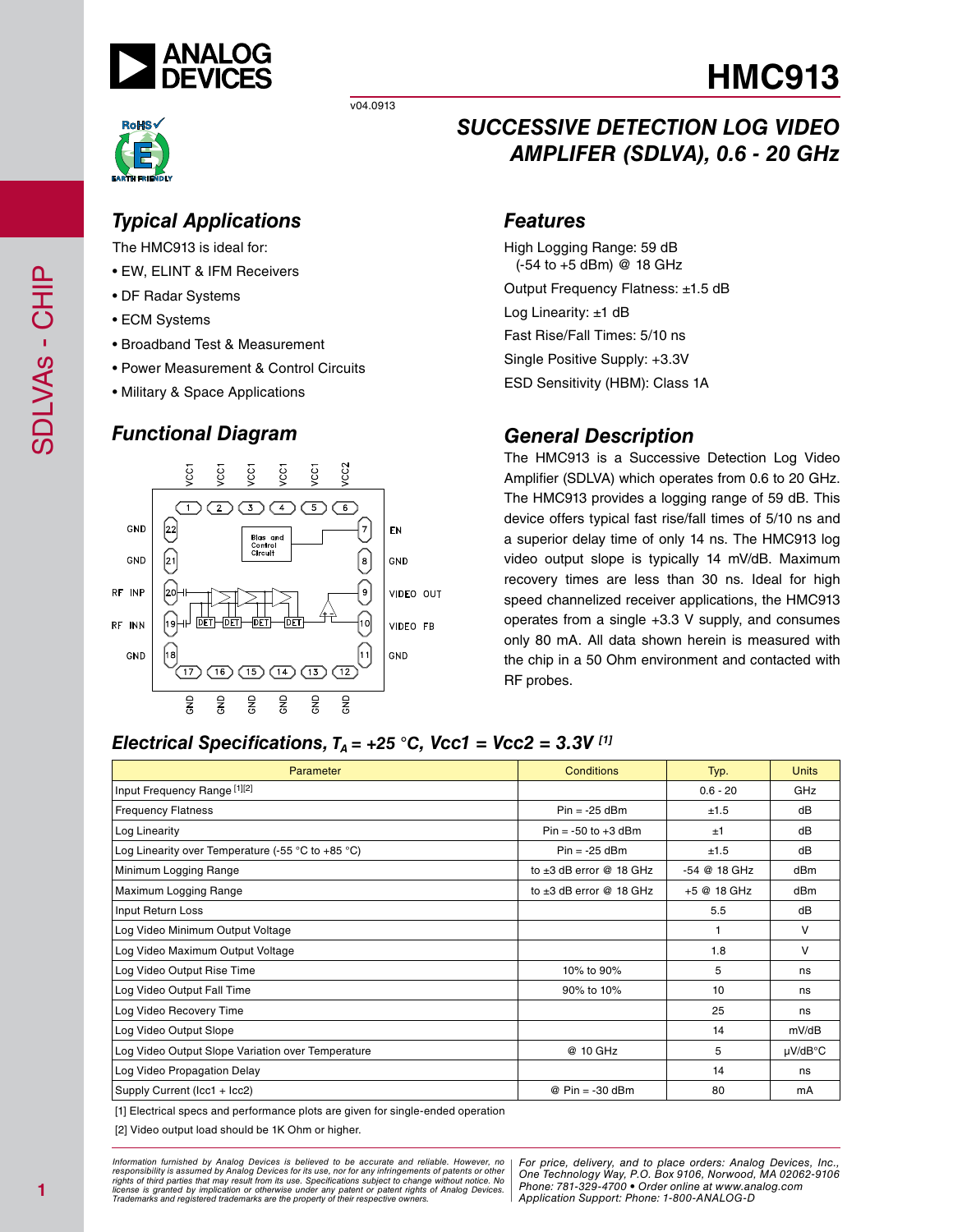

1

2 3

*Error Flatness vs. Input Power Over Frequency [1][2]*

v04.0913



*VIDEO OUT & Error vs. Input Power, Fin = 1 GHz [1]*



*VIDEO OUT & Error vs. Input Power, Fin = 6 GHz [1]*



#### [1] Electrical specs and performance plots are given for single-ended operation [2] An average ideal line is used to calculate error curves.

*Formation iurnished by Analog Devices is believed to be accurate and reliable. However, no Hor price, delivery, and to place orders: Analog Devices, In<br>roonsibility is assumed by Analog Devices for its use, nor for any pressult from its use. Specifications subject to change without notice. No*<br>ation or otherwise under any patent or patent rights of Analog Devices Phone: 781-329-4700 • Order online at ww *e* the property of their respective owners. **Application Support: Phone: 1-8** Information furnished by Analog Devices is believed to be accurate and reliable. However, no<br>responsibility is assumed by Analog Devices for its use, nor for any infringements of patents or other<br>rights of third parties th

## *SUCCESSIVE DETECTION LOG VIDEO AMPLIFER (SDLVA), 0.6 - 20 GHz*





## *VIDEO OUT & Error*

*vs. Input Power, Fin = 2 GHz [1]*



*VIDEO OUT & Error vs. Input Power, Fin = 10 GHz [1]*

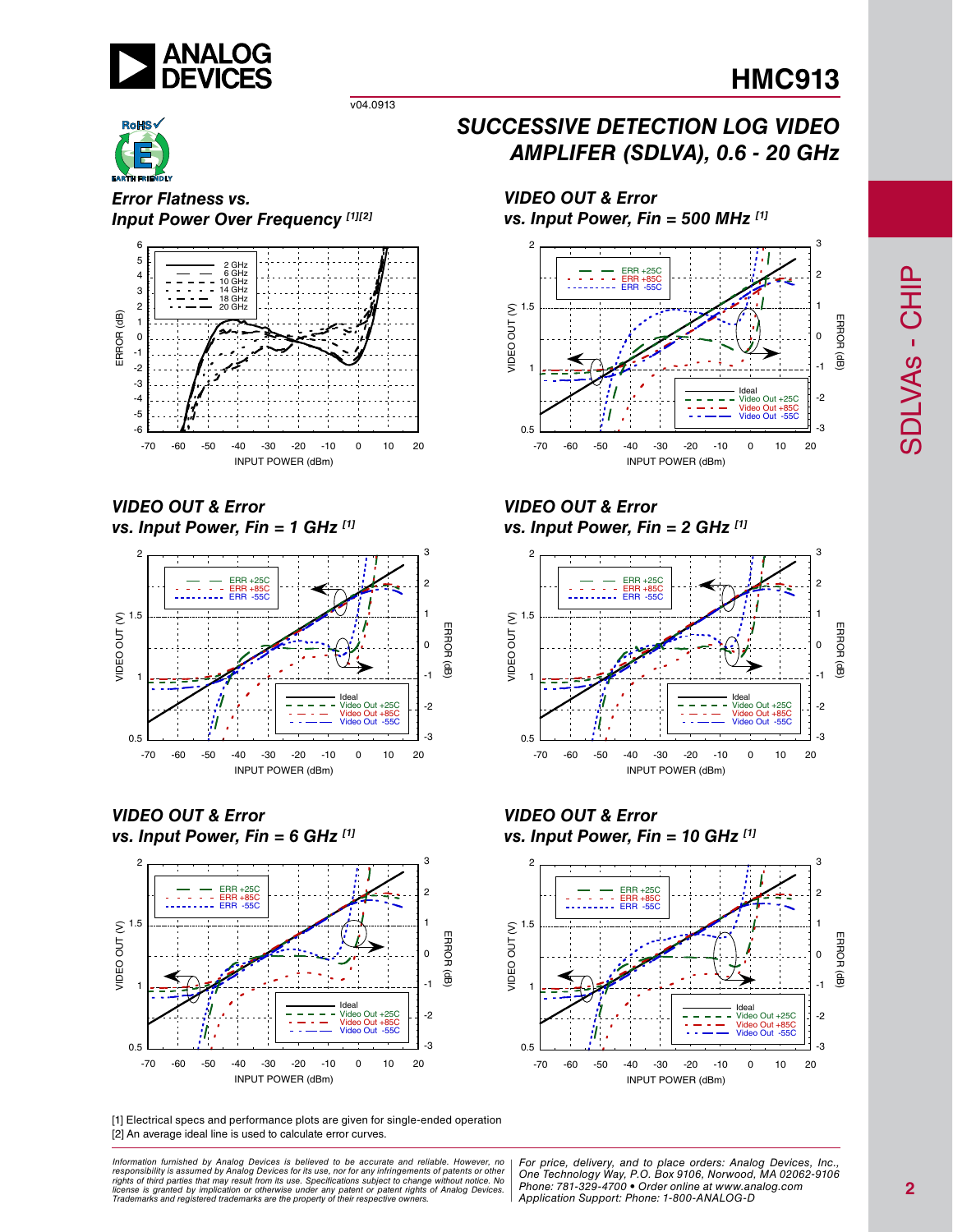

*SUCCESSIVE DETECTION LOG VIDEO* 

*VIDEO OUT vs. Error* 

*AMPLIFER (SDLVA), 0.6 - 20 GHz*

v04.0913

*VIDEO OUT & Error vs. Input Power, Fin = 14 GHz [1]*



*VIDEO OUT & Error vs. Input Power, Fin = 20 GHz [1]*



*VIDEO OUT vs. Frequency Over Input Power & Temperature [1]*



*VIDEO OUT vs. Frequency Over Input Power & Bias Voltage [1]*



[1] Electrical specs and performance plots are given for single-ended operation

ormation furnished by Analog Devices is believed to be accurate and reliable. However, no | For price, delivery, and to place orders: Analog Devices, Inc.,<br>popsibility is assumed by Analog Devices for its use, not for any *pressult from its use. Specifications subject to change without notice. No*<br>ation or otherwise under any patent or patent rights of Analog Devices Phone: 781-329-4700 • Order online at ww *e* the property of their respective owners. **Application Support: Phone: 1-8** *Information furnished by Analog Devices is believed to be accurate and reliable. However, no*  responsibility is assumed by Analog Devices for its use, nor for any infringements of patents or other<br>rights of third parties that may result from its use. Specifications subject to change without notice. No<br>license is gr

*Phone: 781-329-4700 • Order online at www.analog.com Application Support: Phone: 1-800-ANALOG-D*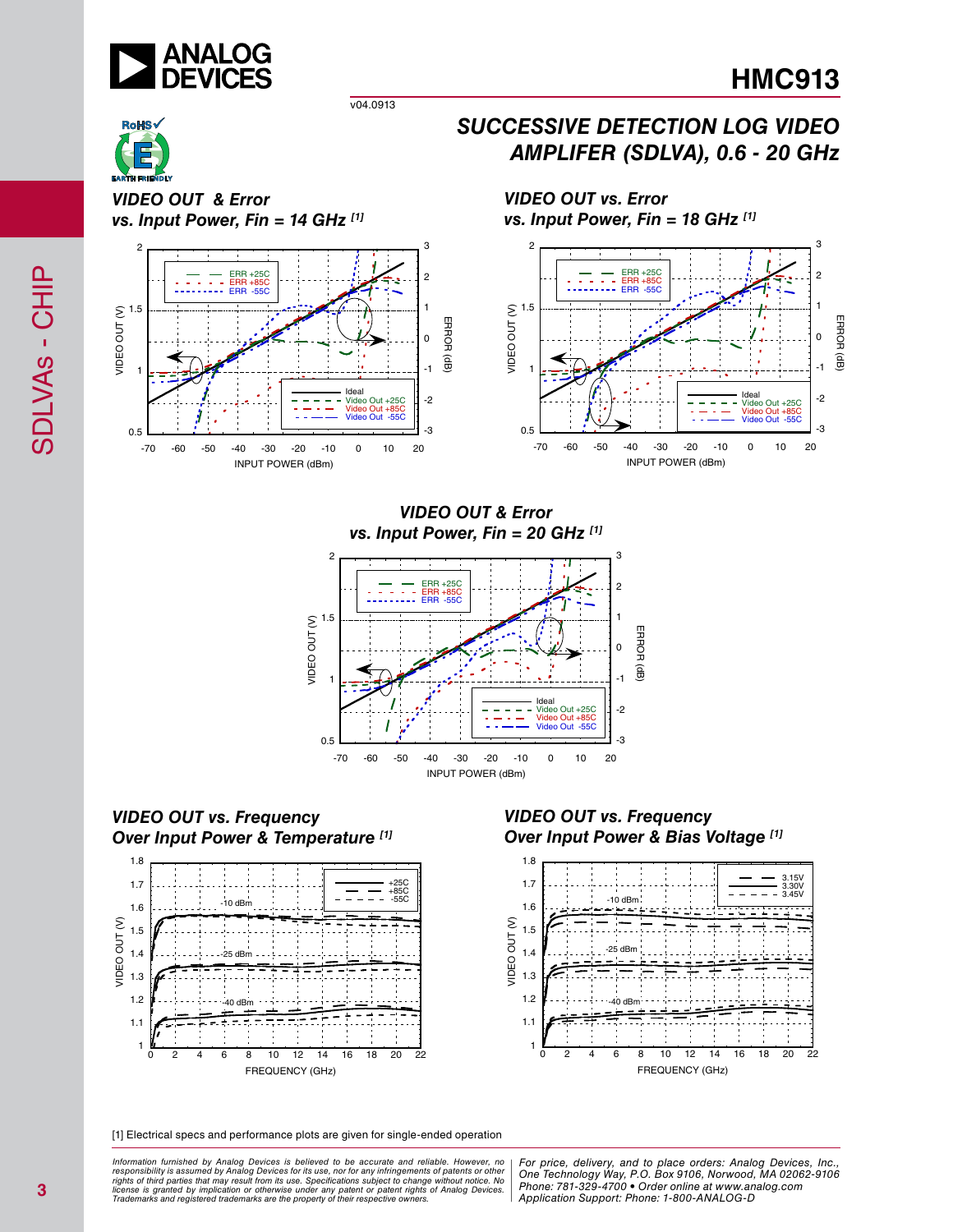

v04.0913

## *SUCCESSIVE DETECTION LOG VIDEO AMPLIFER (SDLVA), 0.6 - 20 GHz*

*Fall Time for Various Frequencies*







*@ 0 dBm [1]* 1.8 1.6 VIDEO OUT (V) VIDEO OUT (V) 1.4 1.2



#### *Input Return Loss vs. Frequency [1]*



[1] Electrical specs and performance plots are given for single-ended operation

*Formation iurnished by Analog Devices is believed to be accurate and reliable. However, no Hor price, delivery, and to place orders: Analog Devices, In<br>roonsibility is assumed by Analog Devices for its use, nor for any pressult from its use. Specifications subject to change without notice. No*<br>ation or otherwise under any patent or patent rights of Analog Devices Phone: 781-329-4700 • Order online at ww *e* the property of their respective owners. **Application Support: Phone: 1-8** Information furnished by Analog Devices is believed to be accurate and reliable. However, no<br>responsibility is assumed by Analog Devices for its use, nor for any infringements of patents or other<br>rights of third parties th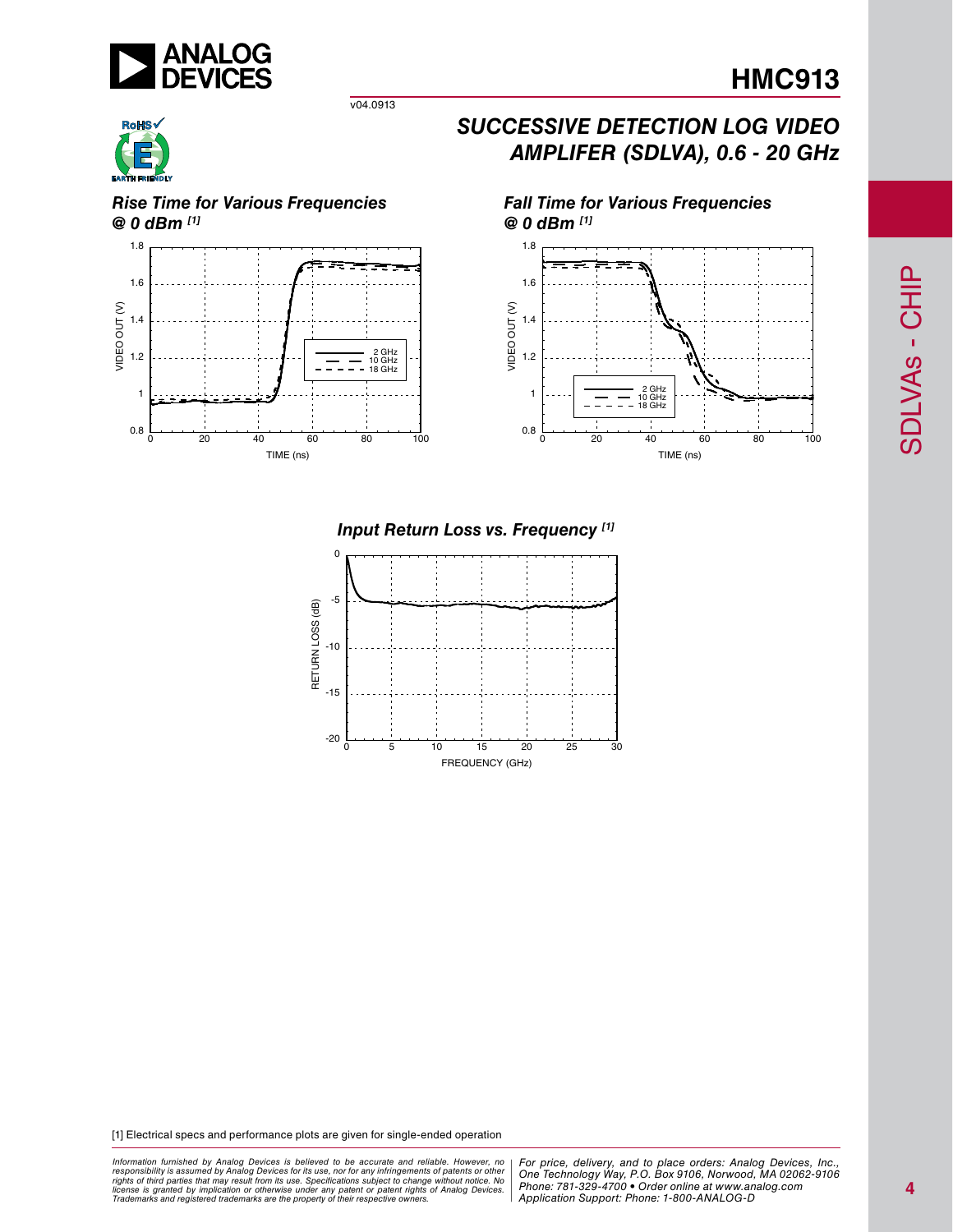



v04.0913

## *Absolute Maximum Ratings*

| <b>Vcc</b>                                                     | $+3.6V$                  |
|----------------------------------------------------------------|--------------------------|
| <b>ENBL</b>                                                    | $+3.6V$                  |
| <b>RF Input Power</b>                                          | $+15$ dBm                |
| <b>Channel Temperature</b>                                     | 125 °C                   |
| Continuous Pdiss (T=85°C)<br>Derate 12.63 mW/°C above 85°C     | 0.51 W                   |
| Thermal Resistance R <sub>th</sub><br>(Junction to die bottom) | 33.94 °C/W               |
| <b>Storage Temperature</b>                                     | -65 to +150 $^{\circ}$ C |
| <b>Operating Temperature</b>                                   | -55 to +85 $^{\circ}$ C  |
| <b>ESD Sensitivity (HBM)</b>                                   | Class 1A                 |
|                                                                |                          |

## *SUCCESSIVE DETECTION LOG VIDEO AMPLIFER (SDLVA), 0.6 - 20 GHz*

#### **Die Packaging Information** [1]

| Standard           | Alternate |
|--------------------|-----------|
| WP-3 (Waffle Pack) |           |

*[1] Refer to the "Packaging Information" section for die packaging dimensions.*

*[2] For alternate packaging information contact Hittite Microwave Corporation.*

NOTES:

1. ALL DIMENSIONS IN INCHES [MILLIMETERS]

2. DIE THICKNESS IS 0.011 (0.279)

3. TYPICAL BOND PAD IS 0.0024 SQUARE 4. BOND PAD METALLIZATION: ALUMINUM

5. NO BACKSIDE METAL

6. NO CONNECTION REQUIRED FOR UNLABELED BOND PADS

7. OVERALL DIE SIZE IS ±.002



## *Outline Drawing*



ormation furnished by Analog Devices is believed to be accurate and reliable. However, no | For price, delivery, and to place orders: Analog Devices, Inc.,<br>popsibility is assumed by Analog Devices for its use, not for any *pressult from its use. Specifications subject to change without notice. No*<br>ation or otherwise under any patent or patent rights of Analog Devices Phone: 781-329-4700 • Order online at ww *e* the property of their respective owners. **Application Support: Phone: 1-8** *Information furnished by Analog Devices is believed to be accurate and reliable. However, no*  responsibility is assumed by Analog Devices for its use, nor for any infringements of patents or other<br>rights of third parties that may result from its use. Specifications subject to change without notice. No<br>license is gr

*Phone: 781-329-4700 • Order online at www.analog.com Application Support: Phone: 1-800-ANALOG-D*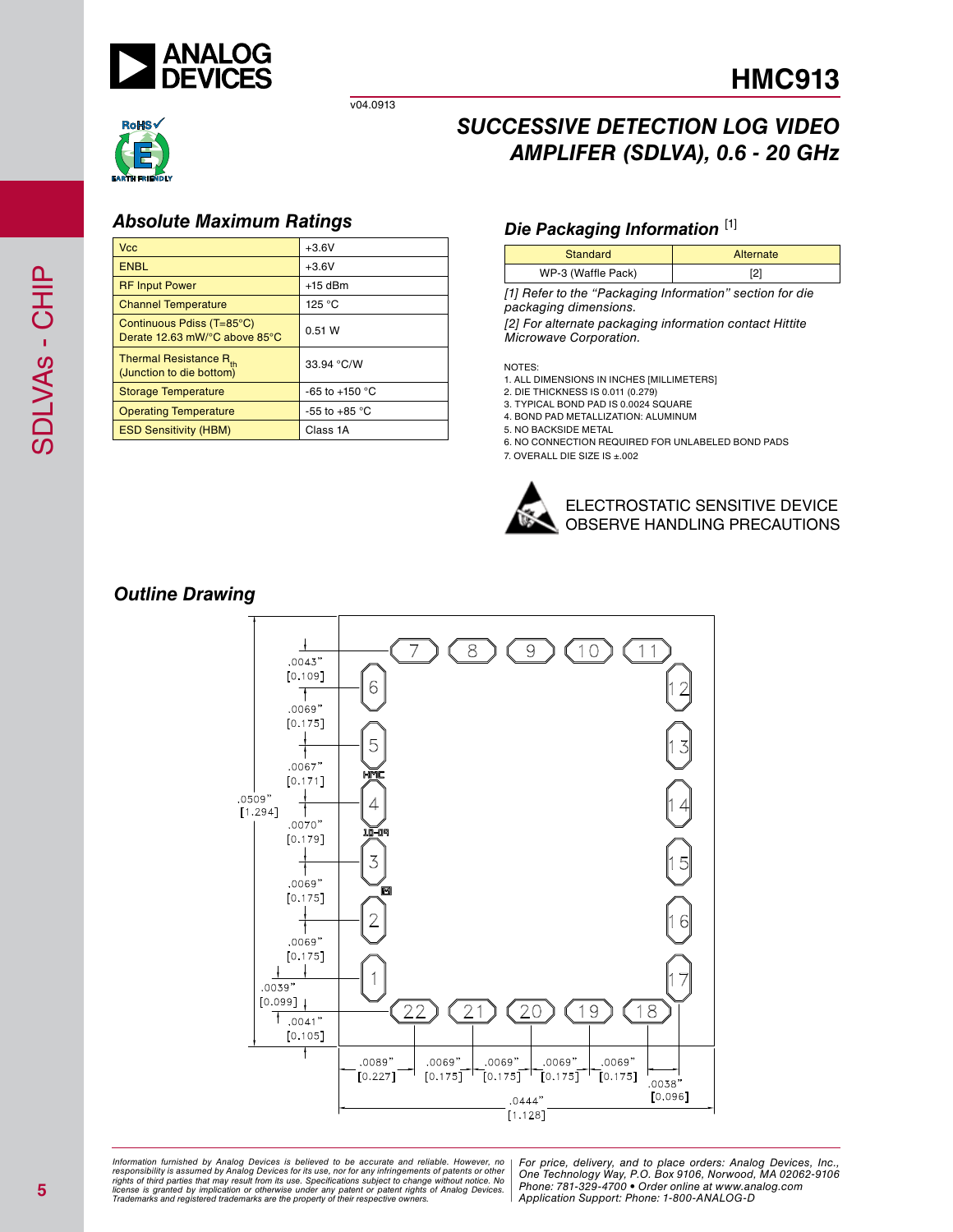

v04.0913

# **RoHS**

## *SUCCESSIVE DETECTION LOG VIDEO AMPLIFER (SDLVA), 0.6 - 20 GHz*

## *Pad Descriptions*

| <b>Pad Number</b>                | <b>Function</b>        | <b>Description</b>                                                                                                                                              | <b>Interface Schematic</b>                                                 |
|----------------------------------|------------------------|-----------------------------------------------------------------------------------------------------------------------------------------------------------------|----------------------------------------------------------------------------|
| $1 - 5$                          | VCC1                   | Bias Supply. Connect Supply Voltage to these pins<br>with appropriate filtering.<br>To ensure proper start-up supply<br>rise time should be faster than 100usec | Vcc1 $\circ$<br>ESD                                                        |
| 6                                | VCC <sub>2</sub>       | Bias Supply. Connect supply voltage to these pins<br>with appropriate filtering.<br>To ensure proper start-up supply<br>rise time should be faster than 100usec | Vcc2<br><b>ESD</b>                                                         |
| $\overline{7}$                   | EN                     | Enable pin connected to VCC1 or VCC2 for normal<br>operation. Total supply current reduced to less than 3mA<br>when EN is set to 0V.                            | Vcc1<br>Vcc1<br>$R = 1.25k$<br>EN C                                        |
| 8, 11 - 18, 21, 22<br>Die Bottom | GND                    | These pins and the die bottom must be connected to a high<br>quality RF/DC ground.                                                                              | $Q$ GND                                                                    |
| 9, 10                            | VIDEO OUT,<br>VIDEO FB | Video out and feedback. These pins should be shorted to<br>each other (see application circuit). Video out load should<br>be at least 1K Ohm or higher.         | Vcc2<br>$\varphi$<br>$\circ$ video<br>OUT<br>Vcc2<br>O VIDEO<br>${\sf FB}$ |

*Formation iurnished by Analog Devices is believed to be accurate and reliable. However, no Hor price, delivery, and to place orders: Analog Devices, In<br>roonsibility is assumed by Analog Devices for its use, nor for any pressult from its use. Specifications subject to change without notice. No*<br>ation or otherwise under any patent or patent rights of Analog Devices Phone: 781-329-4700 • Order online at ww *e* the property of their respective owners. **Application Support: Phone: 1-8** Information furnished by Analog Devices is believed to be accurate and reliable. However, no<br>responsibility is assumed by Analog Devices for its use, nor for any infringements of patents or other<br>rights of third parties th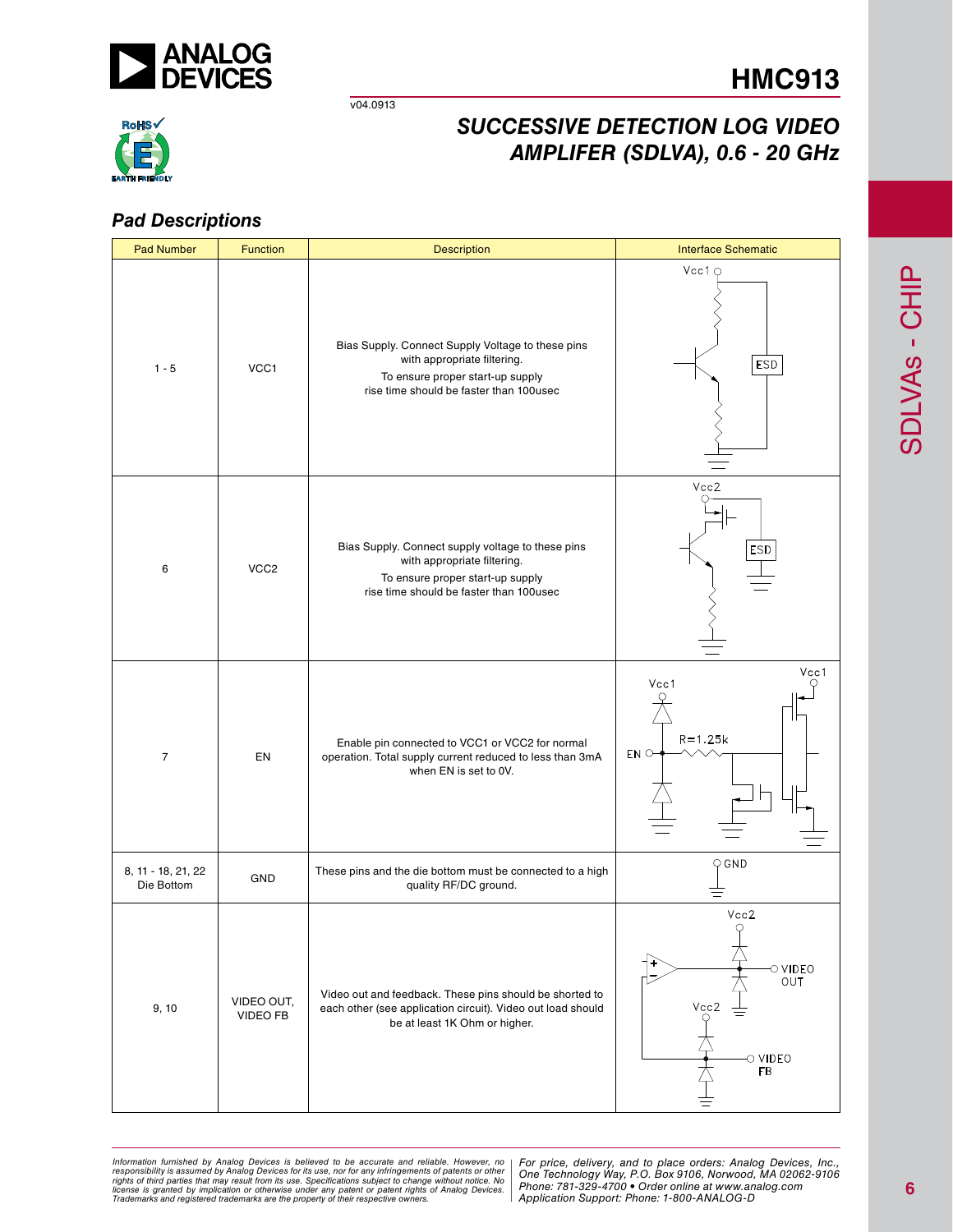

v04.0913

## *SUCCESSIVE DETECTION LOG VIDEO AMPLIFER (SDLVA), 0.6 - 20 GHz*



## *Pad Descriptions (Continued)*

| <b>Pad Number</b> | <b>Function</b> | <b>Description</b>                                                                                           | <b>Interface Schematic</b> |
|-------------------|-----------------|--------------------------------------------------------------------------------------------------------------|----------------------------|
| 19, 20            | RFINN, RFINP    | RF Input pins Connect RF to RFINP and AC<br>couple RFINN to ground via 50 Ohm for single ended<br>operation. | $RFINPO-$<br><b>RFINNO</b> |

## *Application Circuit*



Note: Video output load should be 1K Ohm or higher.

*Formation iurnished by Analog Devices is believed to be accurate and reliable. However, no Hor price, delivery, and to place orders: Analog Devices, In<br>roonsibility is assumed by Analog Devices for its use, nor for any pressult from its use. Specifications subject to change without notice. No*<br>ation or otherwise under any patent or patent rights of Analog Devices Phone: 781-329-4700 • Order online at ww *e* the property of their respective owners. **Application Support: Phone: 1-8** Information furnished by Analog Devices is believed to be accurate and reliable. However, no<br>responsibility is assumed by Analog Devices for its use, nor for any infringements of patents or other<br>rights of third parties th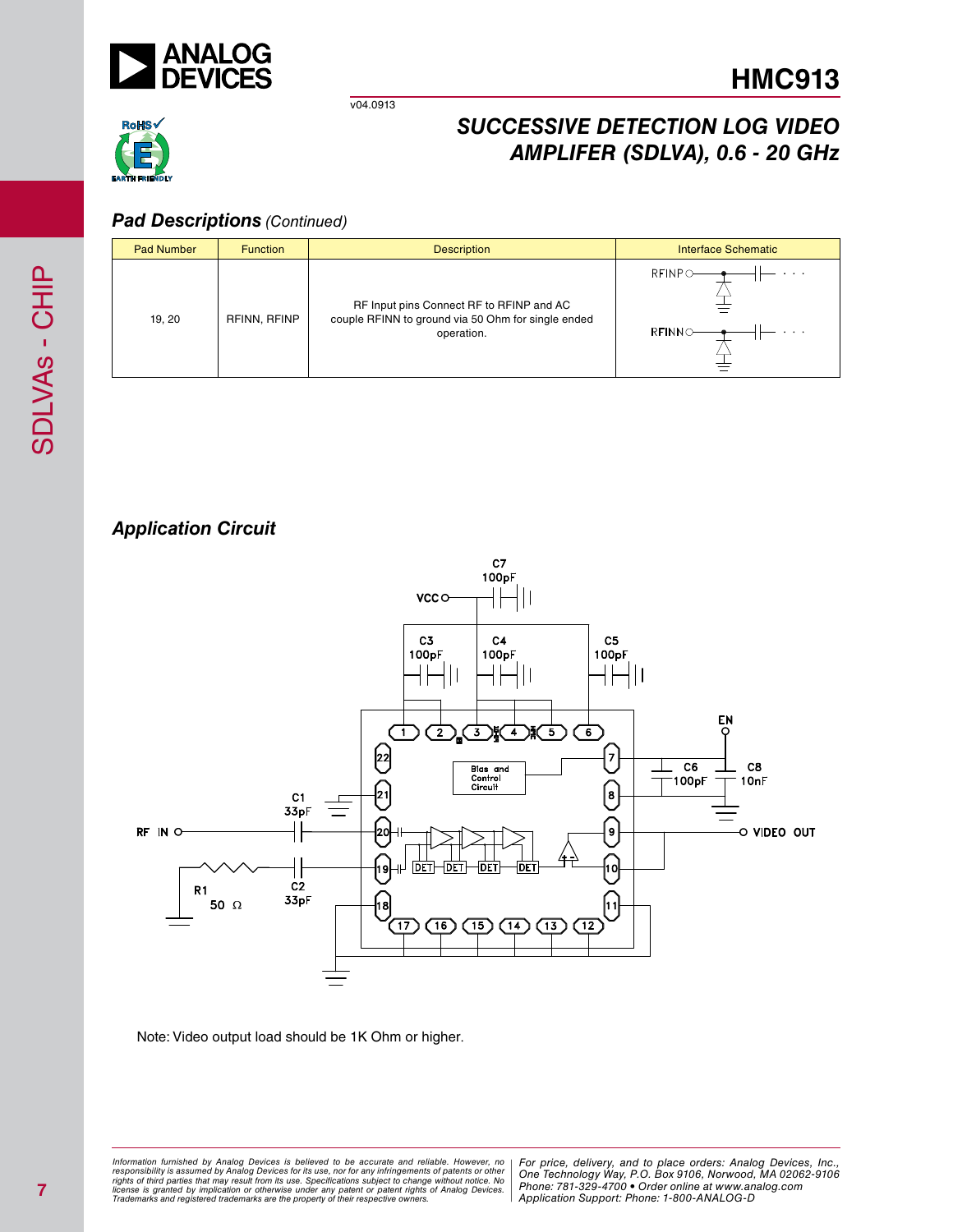

v04.0913



## *SUCCESSIVE DETECTION LOG VIDEO AMPLIFER (SDLVA), 0.6 - 20 GHz*

## *Assembly Diagram*



#### *List of Materials for Assembly Diagram*

| Item           | <b>Description</b>                       |
|----------------|------------------------------------------|
| C1, C2         | 33 pF Capacitor, 0402 Pkg.               |
| $C3 - C6$      | 100 pF SLC Capacitor, SA1212BX101M16VHXF |
| $C7 - C8$      | 10 nF SLC Capacitor, MVB3030X103ZGH5N    |
| R <sub>1</sub> | 50 Ohm Resistor, 0402 Pkg.               |
|                | HMC913 Die                               |



*Formation iurnished by Analog Devices is believed to be accurate and reliable. However, no Hor price, delivery, and to place orders: Analog Devices, In<br>roonsibility is assumed by Analog Devices for its use, nor for any pressult from its use. Specifications subject to change without notice. No*<br>ation or otherwise under any patent or patent rights of Analog Devices Phone: 781-329-4700 • Order online at ww *e* the property of their respective owners. **Application Support: Phone: 1-8** Information furnished by Analog Devices is believed to be accurate and reliable. However, no<br>responsibility is assumed by Analog Devices for its use, nor for any infringements of patents or other<br>rights of third parties th